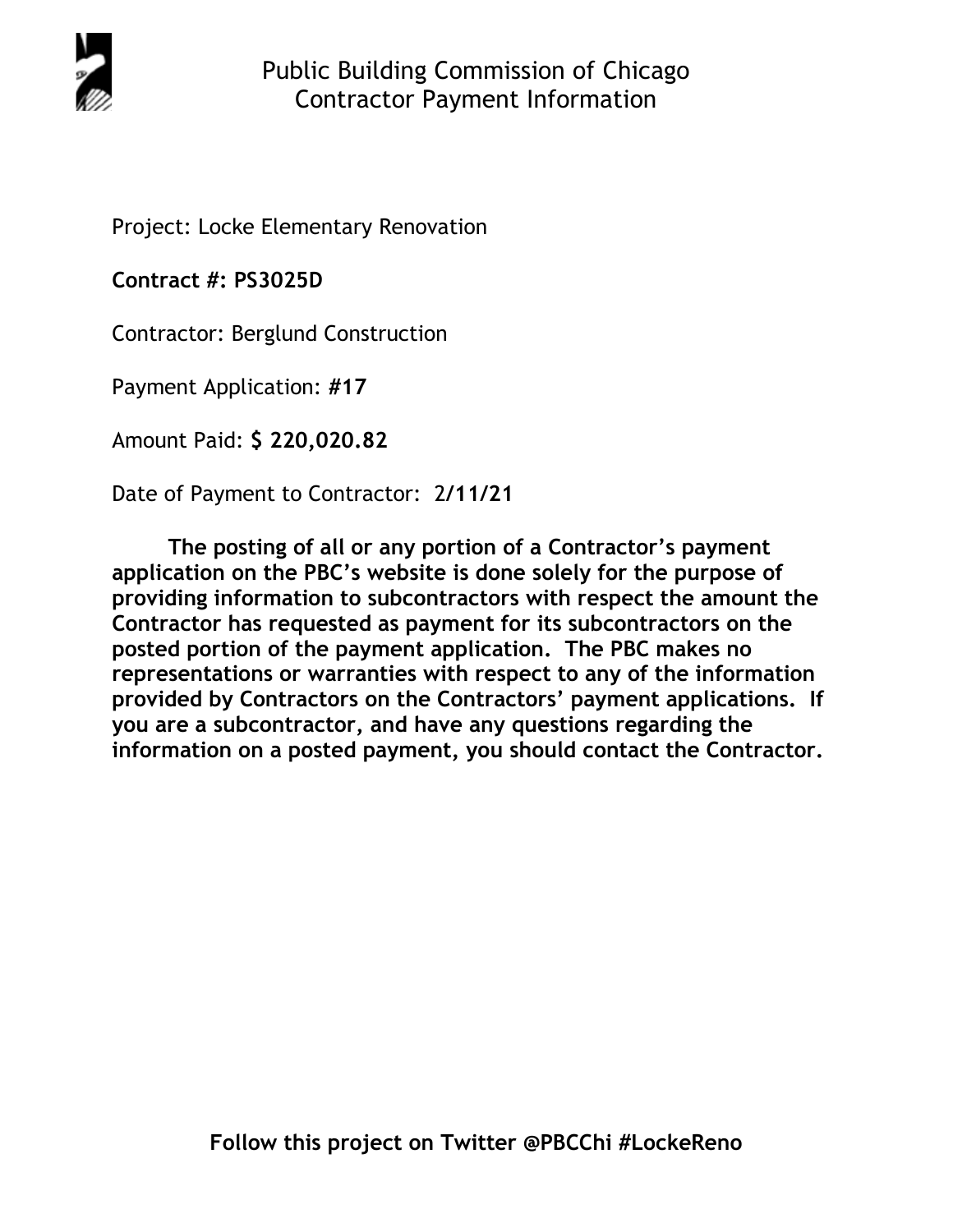### PUBLIC BUILDING COMMISSION OF CHICAGO EXHIBIT S CERTIFICATE OF ARCHITECT - ENGINEER

| DATE:              | 12/18/2020                             |    |            |
|--------------------|----------------------------------------|----|------------|
| <b>PROJECT:</b>    | <b>CPS Locke Elementary Renovation</b> |    |            |
| Pay Application No |                                        |    |            |
| For the Period:    | 12/1/2020                              | to | 12/31/2020 |
| Contract No.:      | <b>PS3025D</b>                         |    |            |

In accordance with Resolution No. Come adopted by the Public Building Commission of Chicago on The relating to the \$Revenue Bonds issued by the Public Building Commission of Chicago for the financing of this project (and all terms used herein shall have the same meaning as in said Resolution), I hereby certify to the Commission and to its Trustee, that:

- 1. Obligations in the amounts stated herein have been incurred by the Commission and that each item thereof is a proper charge against the Construction Account and has not been paid; and
- 2. No amount hereby approved for payment upon any conlract will, when added to all amounts previously paid upon such contract, exceed 90% of current estimates approved by the Architect - Engineer until the aggregate amount of payments withheld equals 5% of the Contract Price (said retained funds being payable as set forth in said Resolution).

| THE CONTRACTOR:                                     | <b>Berglund Construction</b><br>111 E. Wacker Drive, Suite 2450, Chicago, IL 60601 |                                    |               |
|-----------------------------------------------------|------------------------------------------------------------------------------------|------------------------------------|---------------|
| <b>FOR:</b><br><b>General Construction Services</b> |                                                                                    |                                    |               |
| Is now entitled to the sum of:                      | s                                                                                  | 220,020.82                         |               |
| <b>ORIGINAL CONTRACTOR PRICE</b>                    | \$24,160,000.00                                                                    |                                    |               |
| <b>ADDITIONS</b>                                    | \$0.00                                                                             |                                    |               |
| <b>DEDUCTIONS</b>                                   | \$0.00                                                                             |                                    |               |
| NET ADDITION OR DEDUCTION                           | \$0.00                                                                             |                                    |               |
| <b>ADJUSTED CONTRACT PRICE</b>                      | \$24,160,000.00                                                                    |                                    |               |
|                                                     |                                                                                    |                                    |               |
| <b>TOTAL AMOUNT EARNED</b>                          |                                                                                    |                                    |               |
|                                                     |                                                                                    | \$<br>s                            | 20,870,461.24 |
| <b>TOTAL RETENTION</b>                              |                                                                                    |                                    | 1,132,252.72  |
| a) Reserve Withheld @ 5% of Total Amount Earned,    |                                                                                    |                                    |               |
| but Not to Exceed 5% of Contract Price              |                                                                                    | 1,132,252.72<br>$\mathbf{r}$<br>\$ |               |
| b) Liens and Other Withholding                      |                                                                                    |                                    |               |
| c) Liquidated Damages Withheld                      |                                                                                    | $\mathbf{s}$<br>$\sim$             |               |
| <b>TOTAL PAID TO DATE (Include this Payment)</b>    |                                                                                    |                                    | 19,738,208.52 |
| <b>LESS: AMOUNT PREVIOUSLY PAID</b>                 |                                                                                    | s.                                 | 19,518,187.70 |
| <b>AMOUNT DUE THIS PAYMENT</b>                      |                                                                                    | \$                                 | 220,020.82    |

Architect Engineer:

signature, date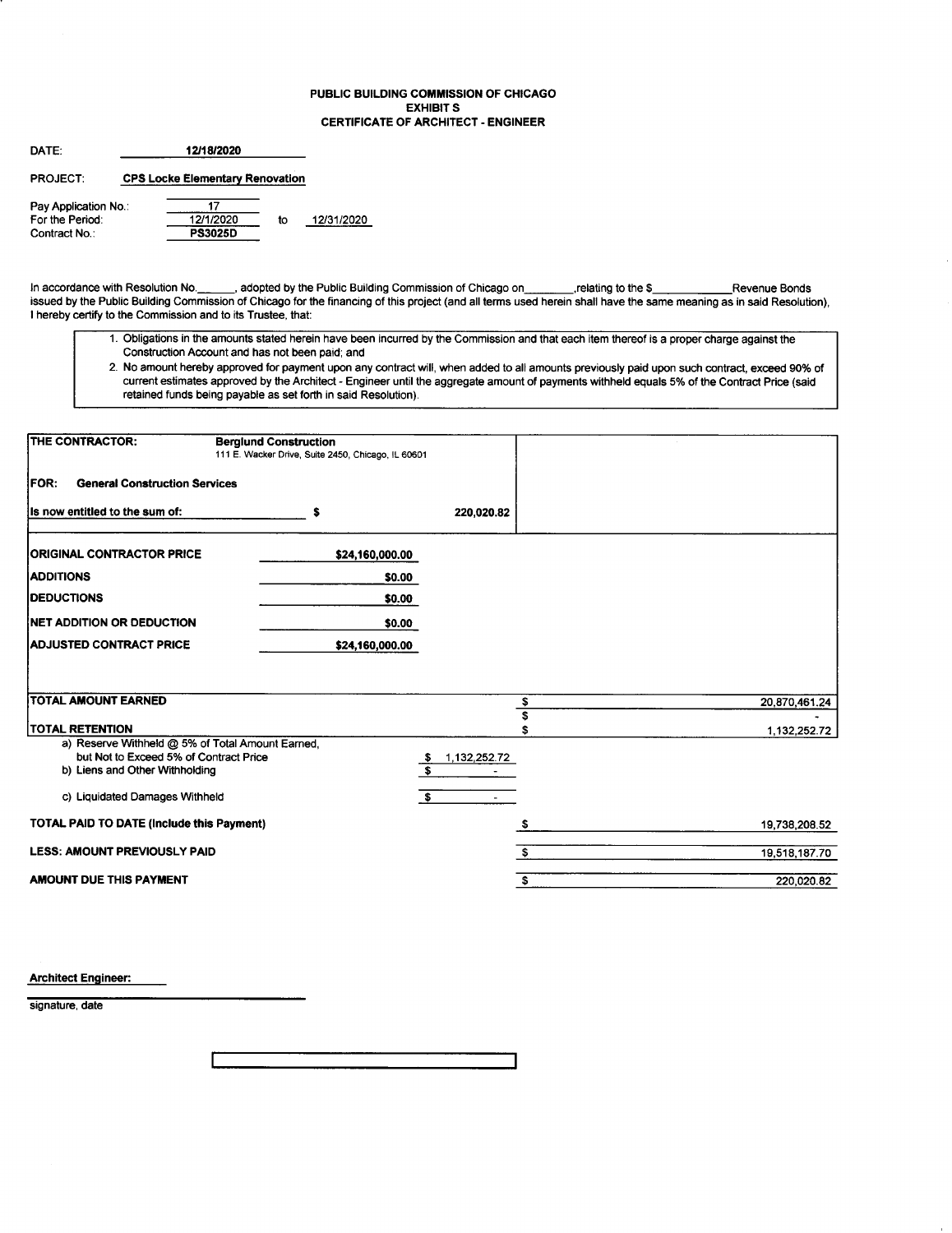**TOTALS** 

Net Changes By Change Order

\$0.00

\$0.00

\$0.00

|                      | To Owner: Public Building Commission of Chicago<br>50 West Washington Street Room 200<br>Richard J Daley Center<br>Chicago, IL 60602                                |                       | Project: 519012- CPS Locke Elementary<br>Renovation                              |                                            | <b>Application No.:</b><br>Period To:                  | 17<br>12/31/2020                                                                                                                                 | Di <b>stribution to</b> :<br><b>Owner</b><br><b>Architect</b><br>Contractor                                                                                                                                                                                                                                                                                                                                                      |
|----------------------|---------------------------------------------------------------------------------------------------------------------------------------------------------------------|-----------------------|----------------------------------------------------------------------------------|--------------------------------------------|--------------------------------------------------------|--------------------------------------------------------------------------------------------------------------------------------------------------|----------------------------------------------------------------------------------------------------------------------------------------------------------------------------------------------------------------------------------------------------------------------------------------------------------------------------------------------------------------------------------------------------------------------------------|
| <b>Contract For:</b> | From Contractor: Berglund Construction<br>8410 S South Chicago Avenue<br>Chicago, IL 60617                                                                          | <b>Via Architect:</b> | <b>RADA Architects</b><br>233 N. Michigan Avenue, Suite 1900<br>Chicago IL 60601 |                                            | <b>Project Nos:</b><br><b>Contract Date:</b>           |                                                                                                                                                  |                                                                                                                                                                                                                                                                                                                                                                                                                                  |
|                      | <b>CONTRACTOR'S APPLICATION FOR PAYMENT</b><br>Application is made for payment, as shown below, in connection with the Contract,<br>Continuation Sheet is attached. |                       |                                                                                  | herein is now due.                         |                                                        |                                                                                                                                                  | The undersigned Contractor certifies that to the best of the Contractor's knowledge,<br>information, and belief, the work covered by this Application for Payment has been<br>completed in accordance with the Contract Documents. That all amounts have been<br>paid by the Contractor for Work for which previous Certificates for Payment were<br>issued and payments received from the Owner, and that current payment shown |
|                      | 1. Original Contract Sum                                                                                                                                            |                       | \$24,160,000.00                                                                  | <b>CONTRACTOR:</b>                         |                                                        | <b>Berglund Construction</b>                                                                                                                     |                                                                                                                                                                                                                                                                                                                                                                                                                                  |
|                      | 2. Net Change By Change Order                                                                                                                                       |                       | \$0.00                                                                           |                                            |                                                        |                                                                                                                                                  |                                                                                                                                                                                                                                                                                                                                                                                                                                  |
|                      | 3. Contract Sum To Date<br>4. Total Completed and Stored To Date                                                                                                    |                       | \$24,160,000.00                                                                  |                                            | By Fred Bergund                                        |                                                                                                                                                  | Date: 12/18/2020                                                                                                                                                                                                                                                                                                                                                                                                                 |
|                      |                                                                                                                                                                     |                       | \$20,870,461.24                                                                  |                                            |                                                        |                                                                                                                                                  |                                                                                                                                                                                                                                                                                                                                                                                                                                  |
| 5. Retainage:        | 5.43% of Completed Work                                                                                                                                             | \$1.132.252.72        |                                                                                  | state of: $  $ , no is                     |                                                        |                                                                                                                                                  | County of: CCOK                                                                                                                                                                                                                                                                                                                                                                                                                  |
| b.                   | 0.00% of Stored Material                                                                                                                                            | \$0.00                |                                                                                  | <b>Notary Public:</b><br>My Commission exp | Subscribed and sworn to before me this $\chi^{\mu\nu}$ |                                                                                                                                                  |                                                                                                                                                                                                                                                                                                                                                                                                                                  |
|                      |                                                                                                                                                                     |                       | \$1,132,252.72                                                                   |                                            |                                                        |                                                                                                                                                  |                                                                                                                                                                                                                                                                                                                                                                                                                                  |
|                      | 6. Total Earned Less Retainage                                                                                                                                      |                       | \$19,738,208.52                                                                  |                                            |                                                        | ARCHITECT'S CERTIFICATE FOR PAYMENT.                                                                                                             | OFFIGUAL<br>In accordance with the Contract Documents, based of on-site of the real                                                                                                                                                                                                                                                                                                                                              |
|                      | 7. Less Previous Certificates For Payments                                                                                                                          |                       | \$19,518,187.70                                                                  |                                            |                                                        | comprising the above application, the Architect certifies the party of the Architect's knowledge, information, and belief, the Wolfington Plants |                                                                                                                                                                                                                                                                                                                                                                                                                                  |
|                      | 8. Current Payment Due                                                                                                                                              |                       | \$220,020.82                                                                     |                                            |                                                        | is entitled to payment of the AMOUNT CERTIFIED.                                                                                                  | the quality of the Work is in accordance with the Contract Documents can                                                                                                                                                                                                                                                                                                                                                         |
|                      |                                                                                                                                                                     |                       | \$4,421,791.48                                                                   |                                            | AMOUNT CERTIFIED \$220,020.82                          |                                                                                                                                                  | Commission No. 8                                                                                                                                                                                                                                                                                                                                                                                                                 |
|                      |                                                                                                                                                                     |                       |                                                                                  |                                            |                                                        | Continuation Sheet that are changed to conform with the amount certified.)                                                                       | (Attach explanation if amount certified differs from the amount applied. Initial all figures on this Application and on th                                                                                                                                                                                                                                                                                                       |
|                      | CHANGE ORDER SUMMARY<br>Total changes approved                                                                                                                      | <b>Additions</b>      | <b>Deductions</b>                                                                |                                            |                                                        |                                                                                                                                                  |                                                                                                                                                                                                                                                                                                                                                                                                                                  |
|                      | In previous months by Owner                                                                                                                                         | \$0.00                | \$0.00                                                                           | <b>ARCHITECT:</b>                          |                                                        |                                                                                                                                                  | 12/21/20                                                                                                                                                                                                                                                                                                                                                                                                                         |
|                      | <b>Total Approved this Month</b>                                                                                                                                    | \$0.00                | \$0.00                                                                           | By:                                        |                                                        |                                                                                                                                                  | Date:                                                                                                                                                                                                                                                                                                                                                                                                                            |

This Certificate is not negotiable. The AMOUNT CERTIFIED is payable only to the<br>Contractor named herein. Issuance, payment, and acceptance of payment are without<br>prejudice to any rights of the Owner or Contractor under thi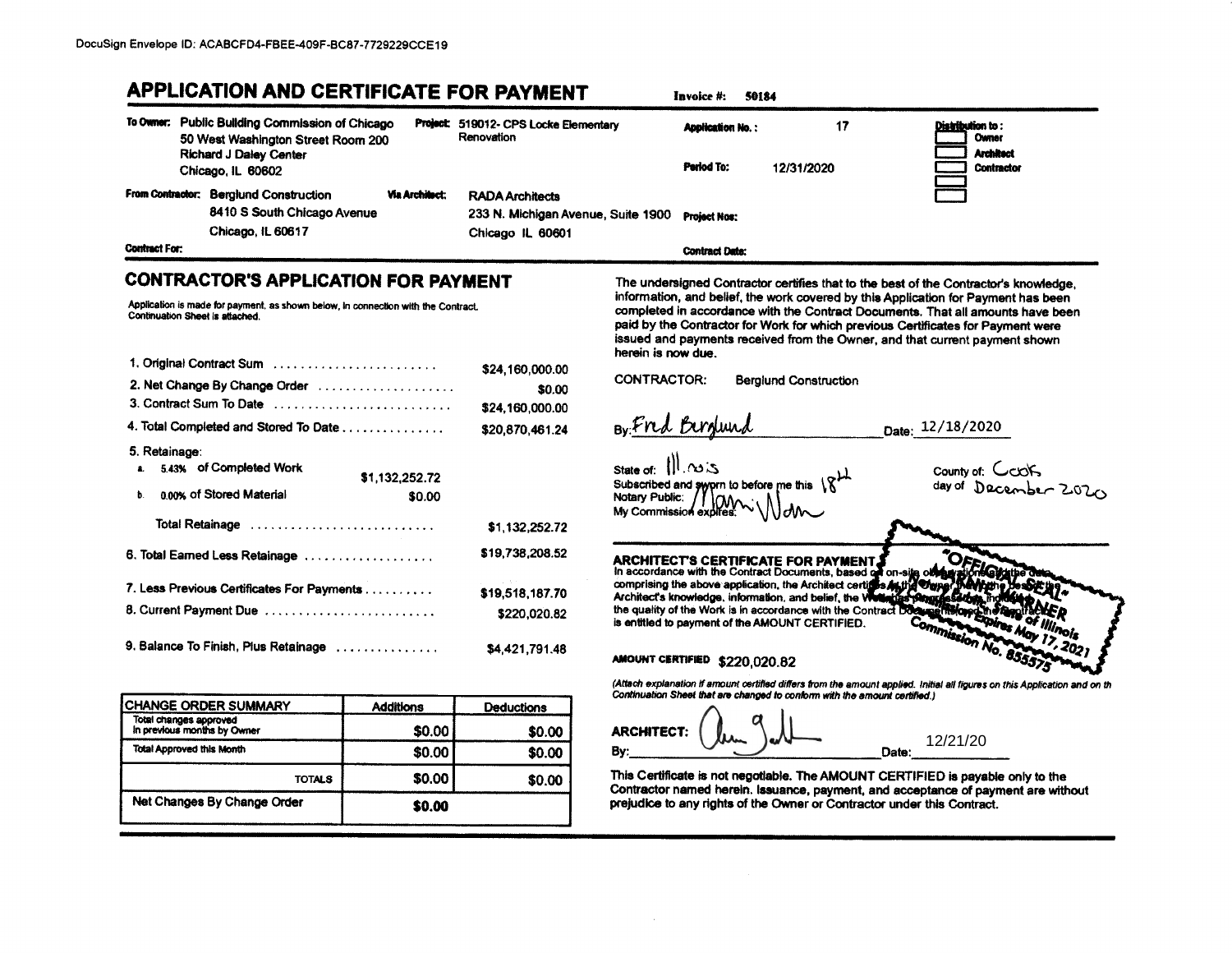PUBLIC BUILDING COMMISSION OF CHICAGO

#### EXHIBIT A - PART 1

|         | CONTRACTOR'S SWORN STATEMENT AND AFFIDAVIT FOR PARTIAL PAYMENT (page 1 of 2)                                                                                                                                                                                                                                                                                                                                                                                                                                                                                                                                                                                                                                                                                                                    |                                                                                                                                    |                                    |                                   |  |  |  |  |  |  |
|---------|-------------------------------------------------------------------------------------------------------------------------------------------------------------------------------------------------------------------------------------------------------------------------------------------------------------------------------------------------------------------------------------------------------------------------------------------------------------------------------------------------------------------------------------------------------------------------------------------------------------------------------------------------------------------------------------------------------------------------------------------------------------------------------------------------|------------------------------------------------------------------------------------------------------------------------------------|------------------------------------|-----------------------------------|--|--|--|--|--|--|
| Project | <b>CPS Locke Elementary Revovation</b>                                                                                                                                                                                                                                                                                                                                                                                                                                                                                                                                                                                                                                                                                                                                                          |                                                                                                                                    | CONTRACTOR                         | <b>Berglund Construction</b>      |  |  |  |  |  |  |
|         | PBC Project #05345                                                                                                                                                                                                                                                                                                                                                                                                                                                                                                                                                                                                                                                                                                                                                                              |                                                                                                                                    |                                    |                                   |  |  |  |  |  |  |
|         | Job Location 2828 North Oak Avenue, Chicago, IL 60634                                                                                                                                                                                                                                                                                                                                                                                                                                                                                                                                                                                                                                                                                                                                           |                                                                                                                                    |                                    |                                   |  |  |  |  |  |  |
|         | Owner Public Building Commission Of Chicago                                                                                                                                                                                                                                                                                                                                                                                                                                                                                                                                                                                                                                                                                                                                                     |                                                                                                                                    | <b>APPLICATION FOR PAYMENT #17</b> |                                   |  |  |  |  |  |  |
|         | STATE OF ILLINOIS }<br>SS<br>COUNTY OF COOK                                                                                                                                                                                                                                                                                                                                                                                                                                                                                                                                                                                                                                                                                                                                                     |                                                                                                                                    |                                    |                                   |  |  |  |  |  |  |
|         | The affiant, being first duly sworn on oath, deposes and says that he/she is Fred Berglund - President, of Berglund Construction, an Illinois corporation, and duly authorized to make this Affidavit in behalf of said corpor<br>that said corporation is the Contractor with the PUBLIC BUILDING COMMISSION OF CHICAGO. Owner, under Contract No. PS3025D dated the 10th day of September, 2019, for the following project:                                                                                                                                                                                                                                                                                                                                                                   |                                                                                                                                    |                                    |                                   |  |  |  |  |  |  |
|         |                                                                                                                                                                                                                                                                                                                                                                                                                                                                                                                                                                                                                                                                                                                                                                                                 | <b>CPS Locke Elementary Renovation</b><br>that the following statements are made for the purpose of procuring a partial payment of | 220.020.82                         | under the terms of said Contract: |  |  |  |  |  |  |
|         | That the work for which payment is requested has been completed, free and clear of any and all claims, liens, charges, and expenses of any kind or nature whatscever, and in full compliance with the contract documents and t<br>purposes of said contract, the following persons have been contracted with, and have furnished or prepared materials, equipment, supplies, and services for, and having done labor on said improvement. That the respective am<br>of money due and to become due to each of them respectively. That this statement is a full, true, and complete statement of all such persons and of the full amount now due and the amount heretofore paid to each of them for<br>services, furnished or prepared by each of them to or on account of said work, as stated: |                                                                                                                                    |                                    |                                   |  |  |  |  |  |  |

## CONSTRUCTION (pre con; trades; gel req)

 $\label{eq:3.1} \mathcal{O}(\mathcal{E}\left\{s\right\}) \leq \mathcal{O}(\mathcal{E}\left\{s\right\}) \leq \mathcal{E}\left\{s\right\} \leq \mathcal{E}\left\{s\right\} \leq \mathcal{E}\left\{s\right\}$ 

|                                                | <b>PRECONSTRUCTION SERVICES</b>                                                    |                                               |                                          |                                   |                   |                                 |          | --------Work Completed- |         |               |           |                                       |      |                   |
|------------------------------------------------|------------------------------------------------------------------------------------|-----------------------------------------------|------------------------------------------|-----------------------------------|-------------------|---------------------------------|----------|-------------------------|---------|---------------|-----------|---------------------------------------|------|-------------------|
| $\overline{\phantom{nnnm}}$<br>same on<br>SOV) | Subcontractor Name & Address                                                       | <b>Type of Work</b>                           | Original contract<br>amount: initial GMP | PBC Change Orders   Change Orders | <b>Genl Contr</b> | <b>Adjusted Contract</b><br>Amt | Complete | Previous                | Current | Total to date | retainage | net previous billing   net amount due |      | remaining to bill |
| 100500                                         | <b>Berglund Construction</b><br>111 E. Wacker Dr., Suite 2450<br>Chicago, IL 60601 | <b>Preconstruction Services</b>               | 143,000.00                               | 0.00                              | 0.00              | 143.000.00                      | 100%     | 143.000.00              | 0.00    | 143,000.00    | 0.00      | 143,000.00                            | 0.00 | 0.00              |
| 00510                                          | Valor Technologies<br>3 Northpoint Court<br>Bolingbrook, IL 60440                  | Abatement Spring Break Work Exploratory       | 11,885.00                                | 0.00                              | 0.00              | 11,885.00                       | 100%     | 11.885.00               | 000     | 11.885.00     | 0.00      | 11.885.00                             | 0.00 | 0.00              |
| 00511                                          | Brandenburger Plumbing<br>3245 W. 111th St.<br>Chicago, IL 60655                   | Televise Roof Drains Pre-con                  | 6,750.00                                 | 0.00                              | 0.00              | 6,750.00                        | 100%     | 6,750.00                | 0.00    | 6,750.00      | 0.00      | 6.750.00                              | 0.00 | 0.00              |
| 100530                                         | <b>Berglund Construction</b><br>111 E. Wacker Dr., Suite 2450<br>Chicago, IL 60601 | Spring Break & Spandrel Beam Exploratory Work | 38.414.00                                | 0.00                              | 0.00              | 38,414.00                       | 100%     | 38.414.00               | 0.00    | 38,414.00     | 0.00      | 38.414.00                             | 0.00 | 0.00              |
|                                                |                                                                                    | <b>Subtotal Preconstruction Services</b>      | 200.049.00                               | 0.00                              | 0.00              | 200.049.00                      | 100%     | 200.049.00              | 0.00    | 200,049.00    | 0.00      | 200.049.00                            | 0.00 | 0.00              |

# COST OF WORK

|                           | <b>ITRADE CONTRACTOR COSTS</b>                                                  |                             |                   |                                         |                             |                                 |            |            |           |               |           |                      |                |                   |
|---------------------------|---------------------------------------------------------------------------------|-----------------------------|-------------------|-----------------------------------------|-----------------------------|---------------------------------|------------|------------|-----------|---------------|-----------|----------------------|----------------|-------------------|
| ITEM #<br>(same on<br>sow | Subcontractor Name & Address                                                    | Type of Work                | Original contract | amount: Initial GMP   PBC Change Orders | Genl Contr<br>Change Orders | <b>Adjusted Contract</b><br>Amt | % Complete | Previous   | Current   | Total to date | retainage | net previous billing | net amount due | remaining to bill |
| 00000                     | Gail White Interiors<br>4430 Butterfield Road<br>Hillside, IL 60162             | <b>Window Treatments</b>    | 0.00              | 112.063.00                              | 12,036.00                   | 124.099.00                      | 90%        | 112,059.85 | 0.00      | 112,059.85    | 11.205.98 | 100,853.87           | 0.00           | 23,245.13         |
| 01168                     | <b>BCC</b>                                                                      | Site Work                   | 0.00              | 54,880.00                               | 17,923.12                   | 72,803.12                       | 85%        | 44.076.47  | 17,933.70 | 62,010.17     | 3,100.52  | 41.872.64            | 17,037.01      | 13,893.47         |
| 01215                     | <b>Berglund Construction</b><br>8410 S. South Chicago Ave.<br>Chicago, IL 60617 | <b>Expedited Schedule C</b> | 0.00              | 733.022.00                              | 0.00                        | 733,022.00                      | 80%        | 583,022.00 | 0.00      | 583,022.00    | 29,151.11 | 553,870.89           | 0.00           | 179.151.11        |
| 01535                     | Boto Waterproofing Systems<br>5521 W. 110th St. Unit #9<br>Oak Lawn, IL 60453   | Waterproofing               | 0.00              | 31,250.00                               | 0.00                        | 31,250.00                       | 100%       | 0.00       | 31,250.00 | 31,250.00     | 3,125.00  | 0.00                 | 28,125.00      | 3.125.00          |
| 01575                     | Unity Fencing<br>2532 W. Warren Blvd.<br>Chicago, IL 60612                      | Temporary Fence             | 11,109.00         | 17,320.13                               | 0.00                        | 28,429.13                       | 100%       | 28,429.13  | 0.00      | 28,429.13     | 1,421.46  | 27 007 67            | 0.00           | 1.421.46          |
| 01700                     | Awarded to Ornelas                                                              | Remove/Reinstall Windows    | 36,234.00         | 0.00                                    | -36,234.00                  | 0.00                            | #DIV/0!    | 0.00       | 0.00      | 0.00          | 0.00      | 0.00                 | 0.00           | 0.00              |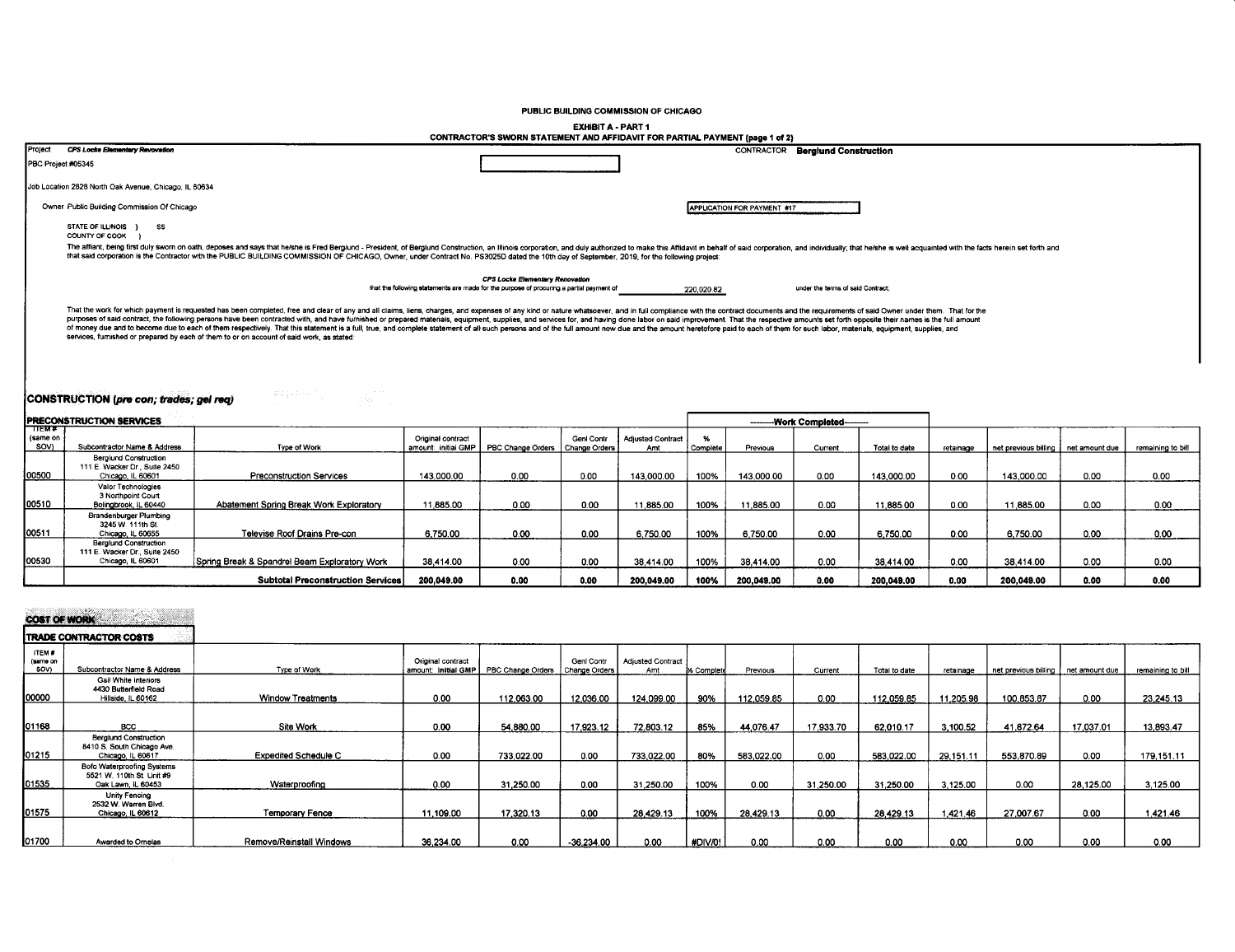|         | Carney & Company<br>636 Schneider Drive                           |                                   |              |               |             |               |         |               |            |               |            |               |            |              |
|---------|-------------------------------------------------------------------|-----------------------------------|--------------|---------------|-------------|---------------|---------|---------------|------------|---------------|------------|---------------|------------|--------------|
| 01751   | South Elgin, IL 60177                                             | Furnish Temporary Lockers         | 0.00         | 13,020.00     | 0.00        | 13,020.00     | 100%    | 13,020.00     | 0.00       | 13,020.00     | 651.00     | 12,369.00     | 0.00       | 651.00       |
|         | Corsetti Structural Steel<br>2515 New Lennox Rd.                  |                                   |              |               |             |               |         |               |            |               |            |               |            |              |
| 01851   | Joliet. IL 60433                                                  | <b>Steel Tubular</b>              | 0.00         | 0.00          | 23.100.00   | 23.100.00     | 100%    | 23.100.00     | 0.00       | 23.100.00     | 1.155.00   | 21.945.00     | 0.00       | 1.155.00     |
|         | Safe Environmental                                                |                                   |              |               |             |               |         |               |            |               |            |               |            |              |
| 02000   | 10030 Express Dr., Suite A & B<br>Highland, IN 46323              | Demo & Abatement                  | 254,348.00   | 919.365.16    | 10,449.00   | 1.184.162.16  | 100%    | 1.184.162.16  | 0.00       | 1.184.162.16  | 59.208.11  | 1.124.954.05  | 0.00       | 59.208.11    |
|         | <b>Berglund Construction</b>                                      |                                   |              |               |             |               |         |               |            |               |            |               |            |              |
| 03300   | 8410 S. South Chicago Ave.<br>Chicago, IL 60617                   | Concrete Repairs, Masonry & Steel | 2,676,460.00 | 6.394.893.88  | 61.855.40   | 9.133.209.28  | 100%    | 9.096.313.84  | 36.895.44  | 9.133.209.28  | 456.660.45 | 8.641.498.16  | 35,050.67  | 456,660.45   |
|         | <b>Ornelas Construction</b>                                       |                                   |              |               |             |               |         |               |            |               |            |               |            |              |
|         | 12520 Horseshoe Drive                                             |                                   |              |               |             |               |         |               |            |               |            |               |            |              |
| 06100   | New Lenox, IL 60651<br>M.W. Powell                                | Carpentry                         | 104,956.00   | 337.052.00    | 135,897.44  | 577,905.44    | 100%    | 577.905.44    | 0.00       | 577.905.44    | 28.895.27  | 549,010.17    | 0.00       | 28.895.27    |
|         | 3445 S. Lawndale Ave.                                             |                                   |              |               |             |               |         |               |            |               |            |               |            |              |
| 07500   | Chicago, IL 60623                                                 | Roofing                           | 105.000.00   | 964.000.00    | 104.750.75  | 1.173.750.75  | 92%     | 1.022.210.75  | 52.540.00  | 1.074.750.75  | 53,737.54  | 971.100.21    | 49.913.00  | 152.737.54   |
|         |                                                                   |                                   |              |               |             |               |         |               |            |               |            |               |            |              |
| 07590   | <b>BCC</b>                                                        | Roofing Temp Safeway              | 0.00         | 0.00          | 5,194.10    | 5,194.10      | 100%    | 5,194.10      | 0.00       | 5.194.10      | 259.70     | 4,934.40      | 0.00       | 259.70       |
|         | Spray Insulations<br>7831 N. Nagle Ave.                           |                                   |              |               |             |               |         |               |            |               |            |               |            |              |
| 07800   | Morton Grove, IL 60053                                            | Spray Fireproofing                | 0.00         | 85,025.00     | 0.00        | 85,025.00     | 100%    | 85,025.00     | 0.00       | 85.025.00     | 4.251.25   | 80.773.75     | 0.00       | 4,251.25     |
|         | Modernfold<br>240 S. Westgate Drive                               |                                   |              |               |             |               |         |               |            |               |            |               |            |              |
| 08350   | Carol Stream, IL 60188                                            | <b>Folding Partitions</b>         | 0.00         | 25,625.00     | 0.00        | 25,625.00     | 100%    | 25,625.00     | 0.00       | 25,625.00     | 1,281.25   | 24,343.75     | 0.00       | 1,281.25     |
|         | Jensen Window Corporation                                         |                                   |              |               |             |               |         |               |            |               |            |               |            |              |
| 08400   | 7641 W. 100th Place<br>Bridgeview, IL 60455                       | Window/Glazing                    | 0.00         | 1,123,576.00  | 1,040.00    | 1,124,616.00  | 100%    | 1,124,616.00  | 0.00       | 1,124,616.00  | 112,461.60 | 1.012.154.40  | 0.00       | 112,461.60   |
|         | JP Phillips                                                       |                                   |              |               |             |               |         |               |            |               |            |               |            |              |
| 09102   | 3220 Wolf Road<br>Franklin Park, IL 60131                         | Plaster/Drywall                   | 88,913.00    | 355,652.00    | 23,262.00   | 467,827.00    | 100%    | 432,261.80    | 35,565.20  | 467,827.00    | 23,391.35  | 410,648.71    | 33,786.94  | 23,391.35    |
|         | Consolidated Flooring                                             |                                   |              |               |             |               |         |               |            |               |            |               |            |              |
|         | 162 N. Franklin St., 5th Floor                                    |                                   |              |               |             |               |         |               |            |               |            | 52.596.26     | 0.00       |              |
| 09600   | Chicago, IL 60606<br><b>Continental Painting &amp; Decorating</b> | Flooring                          | 7,500.00     | 40,785.00     | 7,079.50    | 55,364.50     | 100%    | 55,364.50     | 0.00       | 55,364.50     | 2,768.24   |               |            | 2,768.24     |
|         | 2255 S. Wabash Ave.                                               |                                   |              |               |             |               |         |               |            |               |            |               |            |              |
| 09900   | Chicago, IL 60616<br>Quality Erectors 1                           | Painting                          | 48,800.00    | 213,625.00    | 6,000.10    | 268.425.10    | 98%     | 260.673.10    | 1,642.00   | 262.315.10    | 13,115.75  | 247,639.45    | 1,559.90   | 19,225.75    |
|         | 5100 Baseline Road                                                |                                   |              |               |             |               |         |               |            |               |            |               |            |              |
| 10220   | Oswego, IL 60543                                                  | Permanent Lockers                 | 0.00         | 166,525.00    | 0.00        | 166,525.00    | 100%    | 166.525.00    | 0.00       | 166,525.00    | 8.326.25   | 158.198.75    | 0.00       | 8,326.25     |
|         | <b>USA Fire Protection</b><br>28427 N. Ballard                    |                                   |              |               |             |               |         |               |            |               |            |               |            |              |
| 13900   | Lake Forest, IL 60045                                             | <b>Fire Supression</b>            | 0.00         | 6.240.00      | $-1.110.00$ | 5.130.00      | 100%    | 5.130.00      | 0.00       | 5.130.00      | 256.50     | 4.873.50      | 0.00       | 256.50       |
|         |                                                                   |                                   |              |               |             |               |         |               |            |               |            |               |            |              |
| 13965   | Not Let                                                           | Berglund Allowance Alternates     | 0.00         | 537, 192.00   | 113.058.49  | 424,133.51    | 0%      | 0.00          | 0.00       | 0.00          | 0.00       | 0.00          | 0.00       | 424,133.51   |
|         |                                                                   |                                   |              |               |             |               |         |               |            |               |            |               |            |              |
| 15350   | <b>BCC</b>                                                        | Fire Watch                        | 0.00         | 34.702.00     | 0.00        | 34.702.00     | 84%     | 21.777.24     | 7,488.00   | 29.265.24     | 1.463.27   | 20,688.37     | 7.113.60   | 6.900.03     |
|         | RJL Group                                                         |                                   |              |               |             |               |         |               |            |               |            |               |            |              |
| 16500   | 10022 Harnew Road W.<br>Oak Lawn, IL 60453                        | Electric                          | 172,800.00   | 498.533.00    | 56,502.30   | 727,835.30    | 96%     | 650,212.64    | 46.214.66  | 696.427.30    | 34,821.36  | 617,702.01    | 43,903.93  | 66,229.36    |
|         | C.J. Erickson Plumbing                                            |                                   |              |               |             |               |         |               |            |               |            |               |            |              |
| 22000   | 4141 W. 124th Place<br>Alsip, IL 60803                            | Plumbing                          | 105,000.00   | 284.000.00    | 13,910.56   | 402,910.56    | 93%     | 364.894.38    | 9.516.18   | 374.410.56    | 37,441.06  | 328.404.94    | 8,564.56   | 65,941.06    |
|         | <b>Amber Mechanical Contractors</b>                               |                                   |              |               |             |               |         |               |            |               |            |               |            |              |
|         | 11950 S. Central Ave.                                             |                                   |              | 656.800.00    |             |               |         | 773,981.00    | 41,240.00  | 815,221.00    | 81,522.10  | 696,582.90    | 37,116.00  | 87,301.10    |
| 23000   | Alsip, IL 60803<br>Midwest Tar Sealer                             | Mechanical                        | 164,200.00   |               | 0.00        | 821,000.00    | 99%     |               |            |               |            |               |            |              |
|         | 1485 E. Thorndale Ave.                                            |                                   |              |               |             |               |         |               |            |               |            |               |            |              |
| 32100   | Itasca, IL 60143<br><b>Fence Masters</b>                          | <b>Asphalt Paving</b>             | 0.00         | 10,120.00     | $-3.688.00$ | 6.432.00      | 0%      | 0.00          | 0.00       | 0.00          | 0.00       | 0.00          | 0.00       | 6,432.00     |
|         | 20400 S. Cottage Grove                                            |                                   |              |               |             |               |         |               |            |               |            |               |            |              |
| 32500   | Chicago Heights, IL 60411                                         | Permanent Fencing                 | 0.00         | 3.675.00      | 19,635.00   | 23,310.00     | 100%    | 23,310.00     | 0.00       | 23,310.00     | 1,165.50   | 22,144.50     | 0.00       | 1,165.50     |
|         | Twin Oaks Landscaping<br>997 Harvey Road                          |                                   |              |               |             |               |         |               |            |               |            |               |            |              |
| 32900   | Owego, IL 60543                                                   | Landscaping                       | 0.00         | 156,600.00    | 0.00        | 156,600.00    | 100%    | 156.600.00    | 0.00       | 156.600.00    | 15,660.00  | 140.940.00    | 0.00       | 15.660.00    |
|         |                                                                   |                                   |              |               |             |               |         |               |            |               |            |               |            |              |
| 01850-2 | TBD.                                                              | Pipe Scaffold                     | 0.00         | 69,089.00     | -69,089.00  | 0.00          | #DIV/0! | 0.00          | 0.00       | 0.00          | 0.00       | 0.00          | 0.00       | 0.00         |
|         | Safway Atlantic                                                   |                                   |              |               |             |               |         |               |            |               |            |               |            |              |
| 01850-3 | 625 S. IL Route 83<br>Elmhurst, IL 60181                          | Pipe Scaffold                     | 0.00         | 55,208.00     | 106,887.88  | 162,095.88    | 100%    | 150,862.03    | 10.580.86  | 161,442.89    | 8,072.15   | 143.318.92    | 10.051.82  | 8.725.14     |
|         |                                                                   |                                   |              |               |             |               |         |               |            |               |            |               |            |              |
|         |                                                                   |                                   |              | 0.00          | 0.00        | 0.00          | #DIV/0! | 0.00          | 0.00       | 0.00          | 0.00       | 0.00          | 0.00       | 0.00         |
|         |                                                                   | SUBTOTALTRADE CONTRACTOR COSTS    | 3,775,320.00 | 13,899,838.17 | 382,343.66  | 18,057,501.83 | 96%     | 16.986.351.43 | 290.866.04 | 17.277.217.47 | 994.568.77 | 16,010,426.27 | 272.222.43 | 1.774.853.13 |
|         |                                                                   |                                   |              |               |             |               |         |               |            |               |            |               |            |              |
|         |                                                                   |                                   |              |               |             |               |         |               |            |               |            |               |            |              |

 $\mathcal{L}^{\text{max}}_{\text{max}}$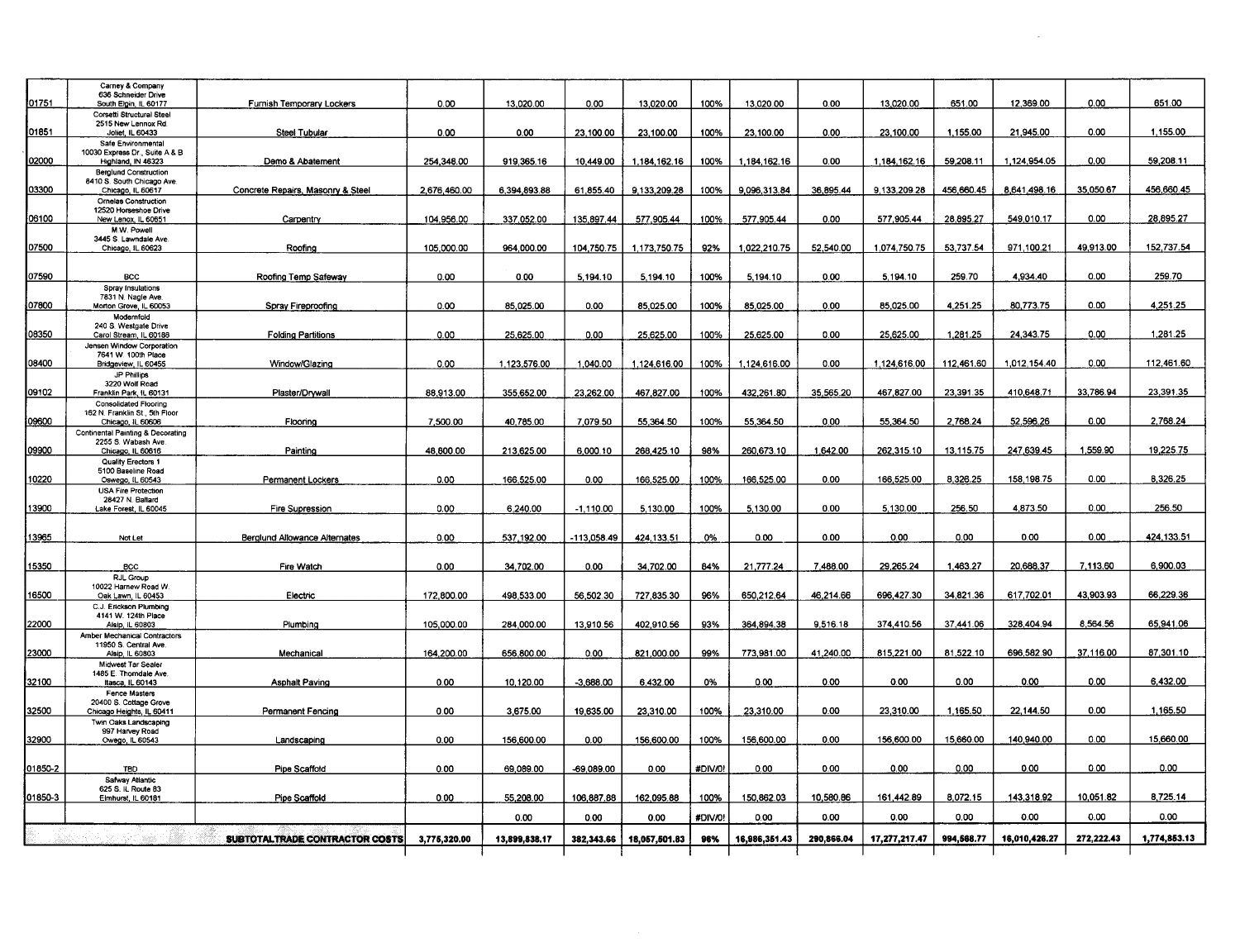|          | <b>GENERAL REQUIREMENTS</b>                                                        |                                                                              |                             |                   |                   |                          |                |               |                    |                              |              |                      |                |                   |
|----------|------------------------------------------------------------------------------------|------------------------------------------------------------------------------|-----------------------------|-------------------|-------------------|--------------------------|----------------|---------------|--------------------|------------------------------|--------------|----------------------|----------------|-------------------|
|          | <b>Berglund Construction</b><br>111 E. Wacker Dr., Suite 2450                      |                                                                              |                             |                   |                   |                          |                |               |                    |                              |              |                      |                |                   |
| 01001    | Chicago, IL 60601                                                                  | <b>General Requirements</b>                                                  | 125.745.00                  | 768.914.47        | 26.175.02         | 920.834.49               | 100%           | 985.192.54    | $-64.358.05$       | 920.834.49                   | 46.041.74    | 935.932.90           | (61.140.15)    | 46.041.74         |
|          |                                                                                    | SUBTOTAL COST OF CONSTRUCTION (gen) reg & trades)                            | 3.901.065.00                | 14.668.752.64     | 408.518.68        | 18.978.336.32            | 1.96           | 17.971.543.97 | 226,507.99         | 18.198.051.96                | 1.040.610.51 | 16.946.359.17        | 211.082.28     | 1.820,894.87      |
|          | <b>CONTINGENCIES / ALLOWANCES</b>                                                  |                                                                              |                             |                   |                   |                          |                |               | -Work Completed--- |                              |              |                      |                |                   |
| (same on |                                                                                    |                                                                              | Original contract           |                   | <b>Gent Contr</b> | <b>Adjusted Contract</b> |                |               |                    |                              |              |                      |                |                   |
| SOV)     | Subcontractor Name & Address                                                       | Type of Work                                                                 | amount: I <b>nitial GMP</b> | PBC Change Orders | Change Orders     | Amt                      | <b>Complet</b> | Previous      | Current            | Total to date                | retainage    | net previous billing | net amount due | remaining to bill |
| 95000    | <b>PBC</b>                                                                         | Contingency                                                                  | 712,115.00                  | 1,287,885.00      | 0.00              | 2,000,000.00             | 0%             | 0.00          | 0.00               | 0.00                         | 0.00         | 0.00                 | 0.00           | 2.000.000.00      |
| 96001    | PBC.                                                                               | Allowance: Masonry                                                           | 100,000.00                  | -53,202.92        | 0.00              | 46,797.08                | 0%             | 0.00          | 0.00               | 0.00                         | 0.00         | 0.00                 | 0.00           | 46,797.08         |
| 96002    | PBC.                                                                               | Allowance: Environmental                                                     | 50,000.00                   | $-13,853.16$      | 0.00              | 36,146.84                | 0%             | 0.00          | 0.00               | 0.00                         | 0.00         | 0.00                 | 0.00           | 36,146.84         |
| 96003    | <b>PBC</b>                                                                         | Allowance: Concrete Repairs                                                  | 400.000.00                  | -372.818.66       | 0.00              | 27.181.34                | 0%             | 0.00          | 0.00               | 0.00                         | 0.00         | 0.00                 | 0.00           | 27.181.34         |
| 96004    | PBC                                                                                | Allowance: Site Work                                                         | 25.000.00                   | 0.00              | 0.00              | 25,000.00                | 0%             | 0.00          | 0.00               | 0.00                         | 0.00         | 0.00                 | 0.00           | 25,000.00         |
|          | <b>Berglund Construction</b>                                                       |                                                                              |                             |                   |                   |                          |                |               |                    |                              |              |                      |                |                   |
| 95000-01 | 111 E. Wacker Dr., Suite 2450<br>Chicago, IL 60601                                 | CM Contingency                                                               | 200,000.00                  | 412,999.00        | -370.983.68       | 242,015.32               | 0%             | 0.00          | 0.00               | 0.00                         | 0.00         | 0.00                 | 0.00           | 242,015.32        |
|          |                                                                                    | SUBTOTAL CONTINGENCY/ALLOWANCES                                              | 1,487,115.00                | 1,261,009.26      | $-370,983.68$     | 2,377,140.58             | 0%             | 0.00          | 0.00               | 0.00                         | 0.00         | 0.00                 | 0.00           | 2,377,140.58      |
|          |                                                                                    |                                                                              |                             |                   |                   |                          |                |               |                    |                              |              |                      |                |                   |
|          |                                                                                    | TOTAL COST OF THE WORK (pre con;trades; geni req; allowances; contingencies) | 5,588,229.00                | 15,929,761.90     | 37,535.00         | 21,555,525.90            | 86%            | 18.171.592.97 | 226,507.99         | 18,398,100.96                | 1.040,610.51 | 17,146,408.17        | 211,082.28     | 4,198,035.45      |
|          |                                                                                    |                                                                              |                             |                   |                   |                          |                |               |                    |                              |              |                      |                |                   |
|          | <b>INSURANCE / BOND</b><br><b>Berglund Construction</b>                            |                                                                              |                             |                   |                   |                          |                |               |                    |                              |              |                      |                |                   |
| 01110    | 111 E. Wacker Dr., Suite 2450<br>Chicago, IL 60601                                 | Bond                                                                         | 42.000.00                   | 101.000.00        | 0.00              | 143.000.00               | 100%           | 143.000.00    | 0.00               | 143,000.00                   | 0.00         | 143,000.00           | 0.00           | 0.00              |
| 01115    | <b>Berglund Construction</b><br>111 E. Wacker Dr., Suite 2450<br>Chicago, IL 60601 | Subcontractor Default Insurance                                              | 56.610.00                   | 214,465.00        | 0.00              | 271.075.00               | 100%           | 271.075.00    | 0.00               | 271.075.00                   | 0.00         | 271.075.00           | 0.00           | 0.00              |
|          | <b>Berglund Construction</b><br>111 E. Wacker Dr., Suite 2450                      |                                                                              |                             |                   |                   |                          |                |               |                    |                              |              |                      |                |                   |
| 01122    | Chicago, IL 60601                                                                  | General Liability Insurance                                                  | 45.036.00                   | 180.405.00        | 0.00              | 225.441.00               | 100%           | 225.441.00    | 0.00               | 225,441.00                   | 0.00         | 225.441.00           | 0.00           | 0.00              |
|          |                                                                                    | SUBTOTAL INSURANCE/BOND                                                      | 143,646.00                  | 495,870.00        | 0.00              | 639,516.00               | 100%           | 639,516.00    | 0.00               | 639,516.00                   | 0.00         | 639,516.00           | 0.00           | 0.00              |
|          |                                                                                    |                                                                              |                             |                   |                   |                          |                |               |                    |                              |              |                      |                |                   |
|          | <b>GENERAL CONDITIONS</b>                                                          |                                                                              |                             |                   |                   |                          |                |               |                    |                              |              |                      |                |                   |
|          | <b>Berglund Construction</b><br>111 E. Wacker Dr., Suite 2450                      |                                                                              |                             |                   |                   |                          |                |               |                    |                              |              |                      |                |                   |
| 01000    | Chicago, II. 60601                                                                 | <b>General Conditions</b>                                                    | 345.872.00                  | 649.087.43        | 0.00              | 994.959.43               | 100%           | 994.959.43    | 0.00               | 994.959.43                   | 49.747.97    | 945.211.46           | 0.00           | 49.747.97         |
|          |                                                                                    | SUBTOTAL GENERAL CONDITIONS                                                  | 345,872.00                  | 649,087.43        | 0.00              | 994, 959.43              | 100%           | 994, 959.43   | 0.00               | 994, 959.43                  | 49,747.97    | 945,211.46           | 0.00           | 49,747.97         |
|          |                                                                                    |                                                                              |                             |                   |                   |                          |                |               |                    |                              |              |                      |                |                   |
|          | <b>CONSTRUCTION MANAGEMENT FEE</b><br><b>Berglund Construction</b>                 |                                                                              |                             |                   |                   |                          |                |               |                    |                              |              |                      |                |                   |
| 90001    | 111 E. Wacker Dr., Suite 2450<br>Chicago, IL 60601                                 | Construction Management Fee                                                  | 251,885.00                  | 718,113.67        | 0.00              | 969,998.67               | 86%            | 828,475.86    | 9,408.99           | 837, 884.85                  | 41,894.24    | 787.052.07           | 8.938.54       | 174,008.06        |
|          |                                                                                    |                                                                              |                             |                   |                   |                          |                |               |                    |                              |              |                      |                |                   |
|          |                                                                                    | SUBTOTAL CONSTRUCTION MANAGEMENT SERVICES                                    | 251,885.00                  | 718,113.67        | 0.00              | 969,998.67               | 86%            | 828,475.86    | 9,408.99           | 837,884.85                   | 41,894.24    | 787,052.07           | 8,938.54       | 174,008.06        |
|          |                                                                                    |                                                                              |                             |                   |                   |                          |                |               |                    |                              |              |                      |                |                   |
|          |                                                                                    | TOTAL INITIAL GMP PROJECT COST                                               | 6,329,632.00                | 17.792.833.00     | 37,535.00         | 24.160,000.00            | 86%            | 20,634,544.26 | 235,916.98         | 20.870.461.24   1.132.252.72 |              | 19,518,187.70        | 220,020.82     | 4,421,791.48      |
|          |                                                                                    |                                                                              |                             |                   |                   |                          |                |               |                    |                              |              |                      |                |                   |